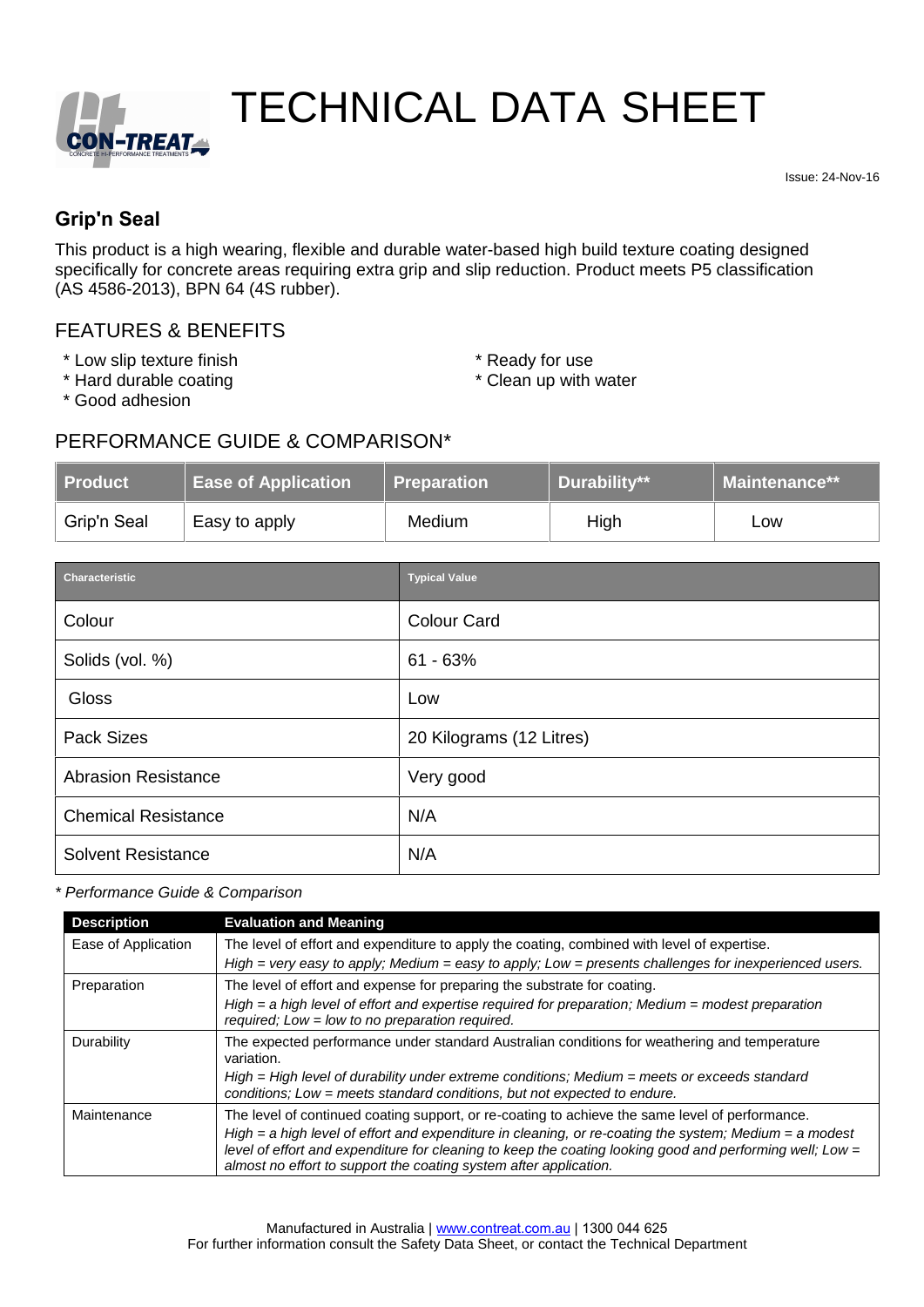

TECHNICAL DATA SHEET

Issue: 24-Nov-16

\*\* The expected lifespan of any coating is dependent on the location, weather and traffic the surface is subjected to. It is advisable to inspect the surface after 3, 6, 12 and 18 months from the initial application date to determine if it requires recoating and or maintenance. In light use areas, protected from adverse weather conditions the coating will last longer.

# APPLICATION

Apply by roller, hopper gun, broom or squeegee. Allow to dry between coats.

Spread-rate:

|                                             | <b>Minimum</b> | Maximum | ™vpicaı |
|---------------------------------------------|----------------|---------|---------|
| Theoretical Spread Rate (m <sup>2</sup> /L) |                |         |         |
| Wet Film Thickness (µm)                     | 400            | 200     | 300     |
| Dry Film Thickness (µm)                     | 250            | 120     | 180     |

Dry Times\*\*\*

| <b>Substrate Temperature</b> | 5 C | 10 <sup>C</sup> | 20 C | 30 C |  |
|------------------------------|-----|-----------------|------|------|--|
| Surface Dry (hours)          | N/A |                 | 4    |      |  |
| Hard Dry (hours)             | N/A | 24              | 18   | 12   |  |
| Recoat Time (hours)          | N/A | 24              | 18   | 12   |  |

\*\*\* Drying times are generally related to air circulation, temperature, and film thickness. The figures given above are typical with good ventilation, typical film thickness and single coat application.

#### SURFACE PREPARATION

Surfaces must be clean (free from dirt, grease or other foreign matter) and dry. Concrete shall be firm, clean and dry, any imperfections must be repaired before application. Prepare concrete surface by water blasting or grinding to provide the appropriate surface profile for optimum keying.

# DIRECTIONS FOR USE

Thoroughly stir contents and check colour before application. Thin with water to 5% maximum. To ensure a uniform colour, use only components with identical batch numbers in the one application area or contact supplier for advice. This product shall not be applied on to substrates known to suffer from rising damp or having a relative humidity greater than 75%.

This Product Data Sheet is to be used as a guide only; it is NOT a specification.

# **SAFETY**

Keep away from heat and flame. No smoking. Provide adequate ventilation and wear protective clothing. Consult safety data sheet.

Failure to observe these precautions will void all warranties and guarantees for product performance. The manufacturer will take no responsibility for coatings, products, labour, corrective action, or compensation where there is evidence of failure to abide by the manufacturer's directions.